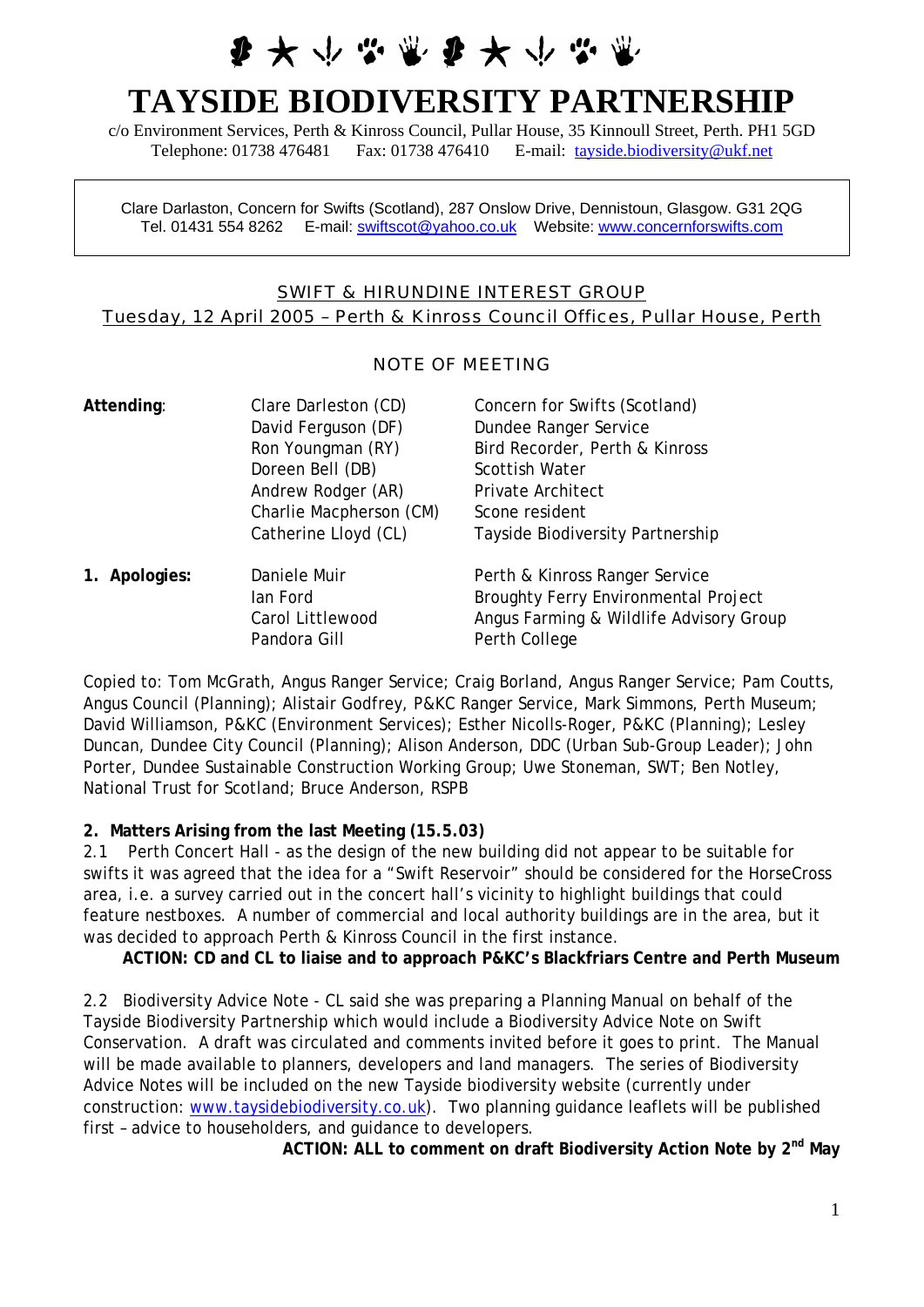## **2.3** Awareness-Raising

2.3.1 *Concern for Swifts (Scotland) leaflets*: CD requires funding to update the CfSS leaflet. The RSPB has offered to help, but CD is keen to match fund monies with sponsorship from a building company already championing the use of swift nestboxes on their sites.

**ACTION: ALL – suggestions regarding companies to approach to CD as soon as possible** 

2.3.2 *CfSS tabletop display*: this is still available for loan, together with swift nestbox examples. **ACTION: ALL - Contact CD to borrow the display or suggest a venue** 

2.3.3 *The "Swifts and Flight" Education Pack*: copies available on request. **ACTION: ALL - Contact CD if you would like a copy of the Education Pack** 

2.3.4 *Educational Video*: available on loan from CD (Broughty Ferry Library has a copy). **ACTION: ALL - Contact CD if you would like to borrow this** 

2.3.5 Property Management: approaching a wider audience - AR asked if anyone had contacted estate managers or factors as regards the properties in their care. He suggested CD could write an article for the RICS magazine (Royal Institute of Chartered Surveyors); CL also suggested it might be appropriate to write an article for the Scottish Rural Properties and Business Association (formerly the Scottish Landowners' Federation). SRPBA are Partners in the Tayside Biodiversity Partnership.

**ACTION: CD to follow up RICS; CL to follow up SRPBA** 

# **3. Project Updates**

3.1 National Trust for Scotland - CL reported that Karl Munday had transferred within the NTS and that reports have not been forthcoming since about the Highland Perthshire Community Partnership's swift survey, nor any updates received on the proposed NTS Dunkeld Swift Project. **ACTION: CL to contact Ben Notley and ask for an update on NTS projects** 

# 3.2 Dundee Ranger Service

DF said that since 2001, the Dundee Swift Project has monitored and recorded the Swift nesting population in Dundee and Broughty Ferry. From May onwards volunteers monitor signs of nesting. At the end of the season, the results are sent to the Countryside Ranger Service who coordinates the scheme. To date 19 volunteers are involved in the project.

The next stage is to plot on a map the hot spots of Swift nesting activity in the city. This will allow Dundee City Council to focus on any developments that may interfere with the Swifts or their ecology and will highlight where populations are declining. Areas showing little or no Swift activity will also merit closer scrutiny to ensure there are no Swifts present rather than being areas with no records. Later a more in-depth study will be possible to identify possible causes for any decline, and/or suggest where more nesting sites are needed.

Various nest-box designs are now available and the Countryside Ranger Service is working with the Council's Planning Department to encourage incorporation of nestboxes into the building programme. Installation of nest-boxes can be of nominal cost to the developer, yet it ensures they are at the cutting edge of wildlife conservation, meeting goals set under the Tayside Biodiversity Action Plan. It also raises awareness of the subject which may help prevent inadvertent obstruction or destruction of existing nest sites.

The Countryside Rangers are working with Discovery Homes to include nest boxes at a new development adjacent to Trottick Ponds Local Nature Reserve. Another project about to get under way is the renovation of the old pavilion in Baxter Park.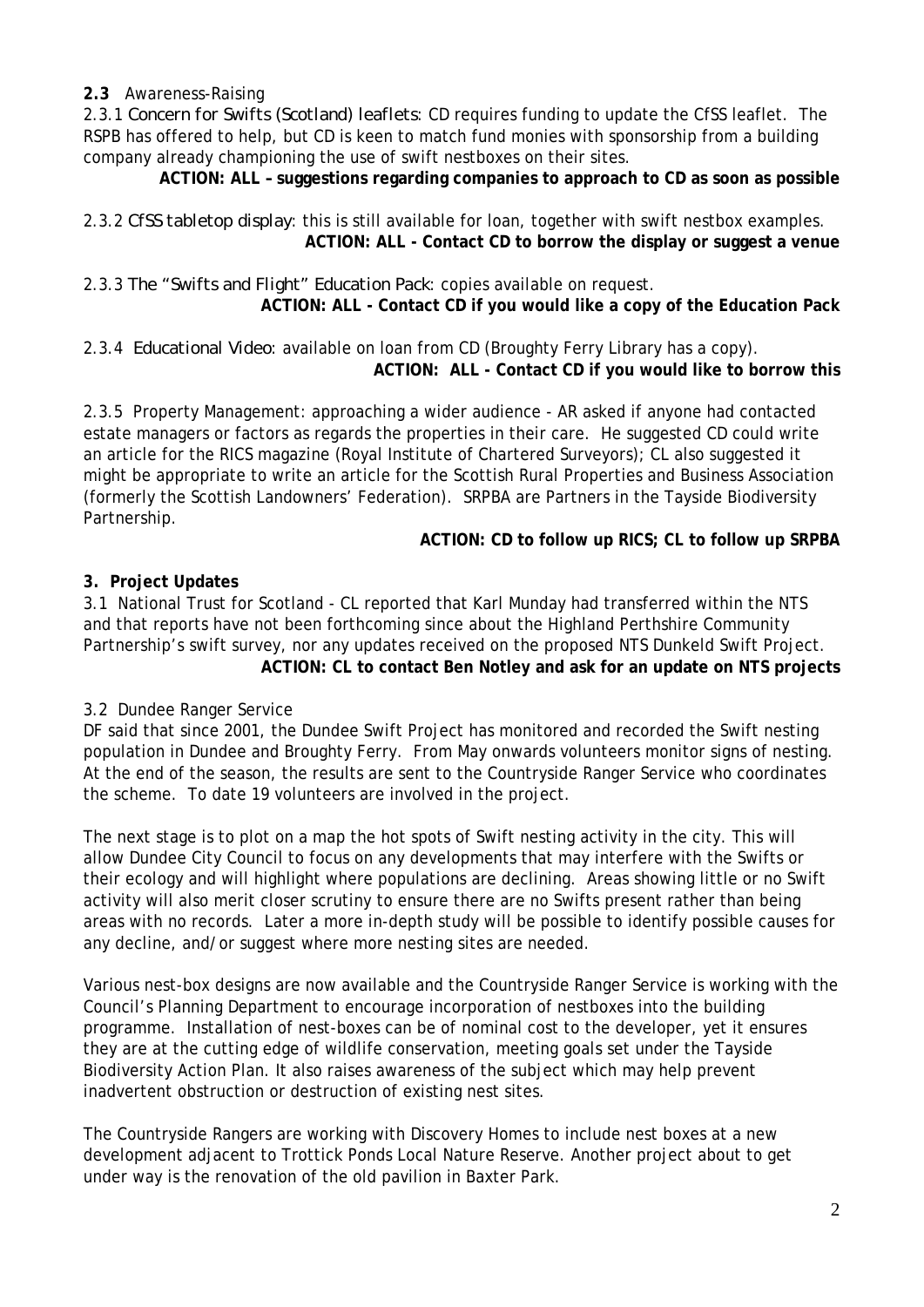3.3 Broughty Ferry Environment Project - no project update available.

# **4. Swift Issues in Scotland**

Swift Nest Site Conservation Guidance - CD confirmed that she plans to publish her case study notes and swift nestbox designs in an A5 format once funding is in place. If this were delayed, she would make available her notes so that CL could improve the original Good Practice Reports currently in circulation.

### **ACTION: CD and CL to liaise**

# **5. Housing Policy – Proposed Generic Committee Report**

Following publication of the Partnership's "Guide to Incorporating Biodiversity into Local Services" greater interest had been shown by the three local authorities in carrying out swift nest site conservation. In response to this and following CD's advice together with examples of reports from other local authorities, CL had drawn up a generic Committee Report. Comments are invited on this draft. A final copy will be sent to the three local authority Housing Departments to ask if they would be willing to submit such a report to their Committee. The template would therefore be adapted to each local authority's needs.

> **ACTION: ALL - comments on the draft by 2<sup>nd</sup> May ACTION: CL to liaise with Local Authority contacts on feasibility of the Committee Reports**

# **6. Consultative Draft Swift Species Action Plan**

CD passed CL a few amendments to update the draft Swift SAP. CL asked for everyone's comments on the proposed Actions Schedule, particularly new projects. The updated draft will be put on the biodiversity website later this year for public comment. Case studies were still needed from Tayside: a variety would be appreciated – perhaps from a private householder or architect, a large building company, and a local authority housing department.

ACTION: ALL - comments on the SAP to CL by 2<sup>nd</sup> May **ACTION: Proposals for Case Studies to CL as soon as possible 7. Survey Opportunities**

7.1 CL confirmed that although Tayside's Local Patch Survey had completed its three year run, the information and survey forms would still be included in the website. The forms include swifts, house martins and swallows.

7.2 Tayside Swift, Swallow and House Martin Survey Form - supplies of this form are available from CL. Groups are encouraged to use either these forms or to make up their own (with their own contact details). It was agreed that all completed forms (or an analysis of the overall annual results) would be copied to the local Record Centre (where appropriate), plus the Biodiversity Partnership, Scottish Ornithologists' Club and the British Trust for Ornithology. CD pointed out that in future editions of the survey form a column could be added as to the "style" of building, i.e. modern, traditional, etc.

7.3 Information is urgently needed in Tayside as to where swift colonies are located. Following discussion as to the best plan of action for 2005, it was agreed to focus individual surveys on towns throughout Tayside. The best time for such town surveys would be the last 3 weeks of July and the first week of August (although there may be confusion by early/mid-August with migration 'swarms' of swifts). CD suggested surveys should take place at around 9.30pm, or if this is not feasible, mid-day.

7.3.1 CL reminded everyone that Scottish Biodiversity Week takes place  $21<sup>st</sup>$  -  $29<sup>th</sup>$  May and Backyard Biodiversity Day takes place on  $9<sup>th</sup>$  June (with events also taking place the following